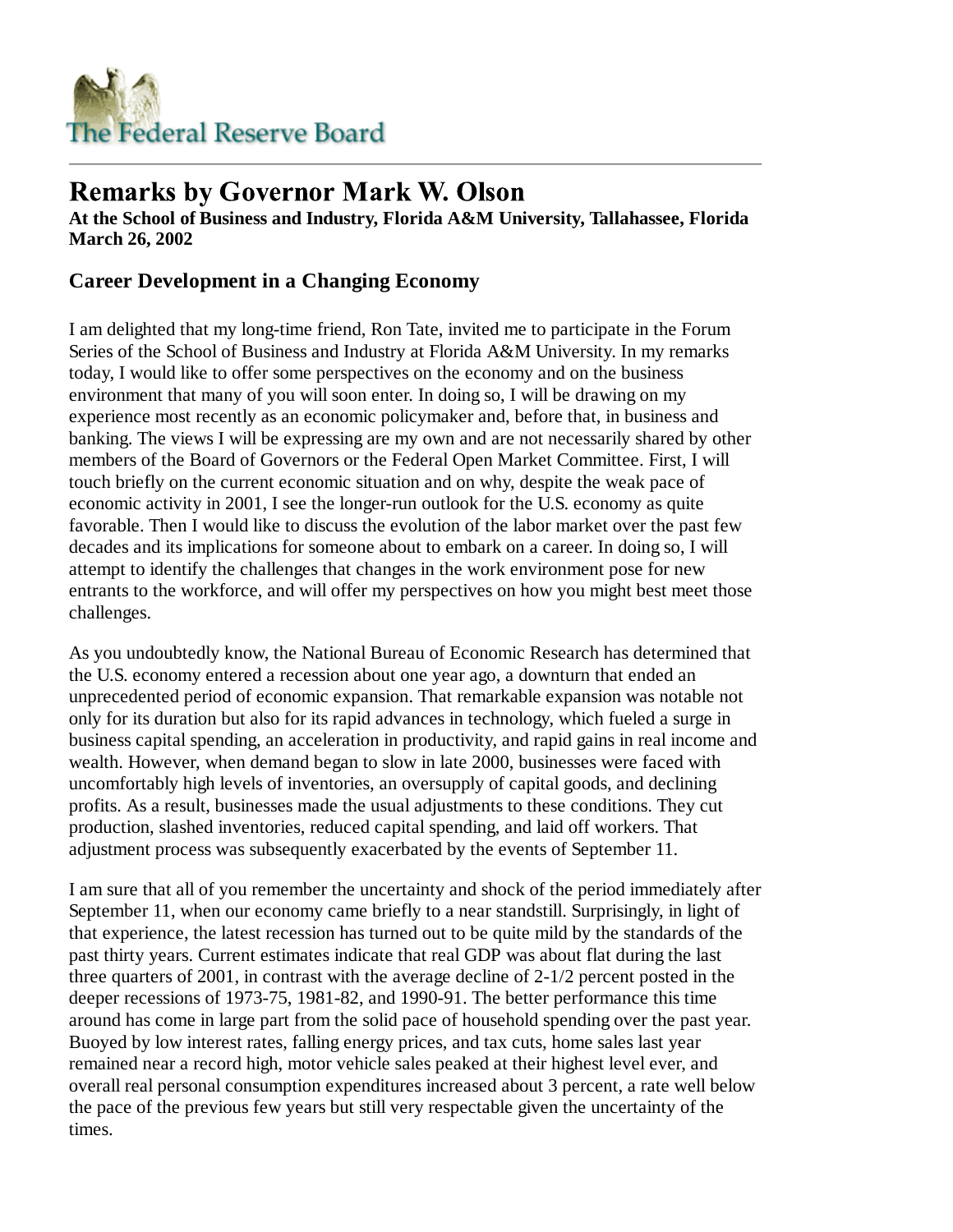A more important fact for the longer-run outlook is that, in comparison with the start of other recessions since the mid-1970s, the economy entered the recent slowdown with a much lower rate of inflation and a noticeably higher rate of increase in productivity. One favorable consequence of the subdued rate of inflation last year was that monetary policy was able to move aggressively to limit the extent of the downturn.

Productivity growth during the recession has been even more strikingly out of character for a standard business cycle. Typically, a cyclical downturn in business activity leads to declines in or, at best, very anemic gains in labor productivity as firms struggle to adjust to declining demand and less efficient operating rates. However, by current estimates, output per hour in the nonfarm business sector rose at a stunning annual rate of about 2-3/4 percent during the last three quarters of 2001--a pace equal to that which businesses were able to achieve over the previous three years of rapid economic expansion. That the recession does not appear to have much dented the rate of growth in productivity supports the view that the step-up in such growth that emerged in the mid-1990s resulted not only from the rapid expansion of real output but also from a more lasting shift in the structural trend rate of increase.

The fundamental change in the pace of labor productivity seems to confirm what businesses were telling us--that they had used a wide range of technological advances and managerial innovations to improve their supply-chain management and information systems and to better tailor their products and services to meet customer demands. That is important because faster productivity growth is the crucial determinant of how quickly we can raise our nation's real standard of living. Productivity improvement has a bit of the same flavor as compound interest: For one year the number does not seem large. Only when considered over a period of years does it become dramatic. If productivity increases 1-1/2 percent per year on average, our standard of living will double about every forty-six years--or about every two generations. But if productivity rises 3 percent per year, the standard of living will double roughly every twenty-three years--or about every generation.

Of course, while I can point to some favorable aspects of our economic performance during the recession, I also recognize that this recession, like the others before it, diminished job opportunities. Between the business cycle peak last March and this past January, employers shed almost 1-1/2 million jobs, and the unemployment rate rose more than 1 percentage point, to 5.6 percent, its highest level since mid-1995. Although the unemployment rate is still well below the peak rates reached in any recession since 1948, the comparison may be small comfort to those of you who are about to enter the labor market. Job opportunities in the current economic environment are obviously less favorable than what we enjoyed in the late 1990s.

As is frequently the case when the economy is transitioning from contraction to expansion, uncertainty about the strength of the recovery is considerable. However, I am optimistic that, with the adjustments to production and inventories now largely behind us, the longer-run trends in productivity and output will begin to reassert themselves. And, while job prospects in the very near term may not turn out to be especially favorable, opportunities for building a successful long-term career in today's economy should, over time, be plentiful. Simply put, I believe that the next few years will prove to be a very good time to be a young person looking for interesting and challenging opportunities in business. But I would caution you that, even in a prosperous economy, individuals' success varies considerably. Thus, today's entrants to the workforce need to ask themselves how they can take maximum advantage of the opportunities they encounter.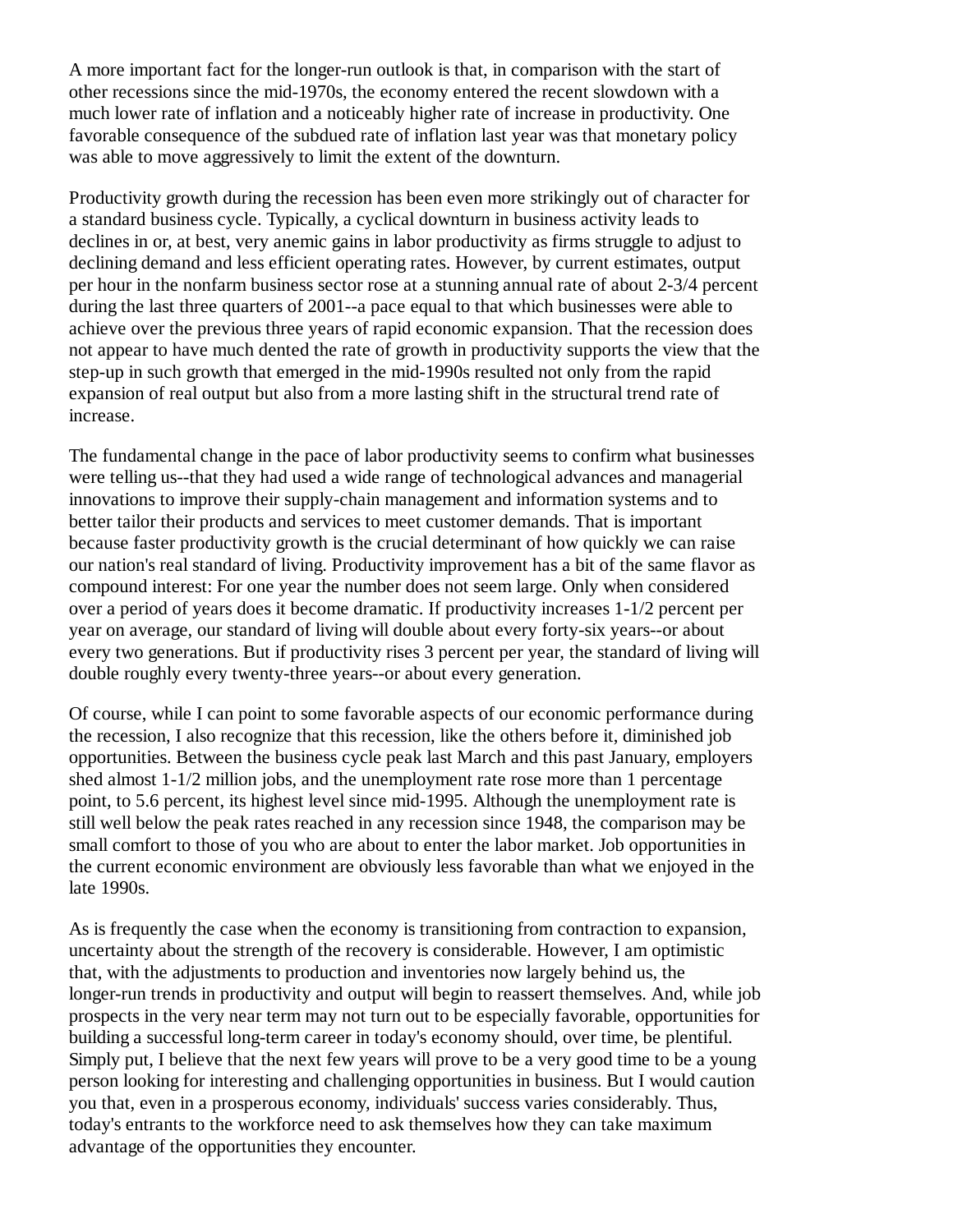As I shift, here, from my perspective as an economic policymaker to my perspective as an observer of job-market and business-practice trends, I would like to describe some of the important changes that I have witnessed over the past several decades.

To an economist, the clearest evidence of significant changes in the labor market during the 1980s and 1990s is the gap that opened between higher-paid workers and lower-paid workers. Most of that increase has resulted from exceptionally rapid gains in earnings for those in the upper half of the wage distribution, but you may be surprised to learn that it also represents a greater dispersion of outcomes for those with similar job titles and levels of education. This is a striking difference from other times--like those when Ron and I graduated from college. Let me repeat it with additional emphasis: Any two of you can enter the labor force with similar education backgrounds, and accept jobs that appear to be very much alike, but end up with a wide disparity in take-home pay.

This issue is, I admit, complex, so let me first go over it in economic terms before adding some real-world observations. In broad terms, an important contributor to the rise in earnings inequality has been an increase in the premiums that firms are willing to pay for higher-level skills. For example, using education as one very rough measure of skill and using median usual weekly earnings as a wage measure, we can calculate a college wage premium as the ratio of wages for college-educated workers to wages for those with a high-school education. In 1979, that premium was about 40 percent; by the mid-1990s, it had increased to about 75 percent, and it has remained at that level since. Cutting the wage data another way, we find that even within the college-educated group, the ratio of median earnings of those at the 90th percentile of the college wage distribution to those at the 10th percentile has increased from 3.4 to 4.1 during the same period.

Employers' needs for skills are often just associated with the capability to use new technologies, and one might assume that the forces driving the dispersion in pay would be strongest for jobs in information technology. But the skill premium is broader than that. Even among college graduates and among those with graduate degrees, employers are ready to pay a premium for managers who have the creativity and conceptual ability to apply their training and technological expertise to business lines in non-tech fields. For example, a recent study using detailed information on managerial pay structures within thirty-nine large companies found that the dispersion of compensation paid to managers within individual firms had increased because of differential rewards to those with higher levels of know-how, problem-solving skills, and accountability. $\frac{1}{1}$ 

Over the past twenty-five years, I have seen striking advances in information technology sweep through the financial services industry, and I have consulted with individuals in a broad range of other industries who report radical changes in how businesses operate- changes in production techniques, inventory management, distribution, sales, and marketing. Businesses have seen the scope of their products and services expand, and they are reaching a broader range of customers. And the changes have led these organizations to more highly value the managers and others who have the ability to understand and take advantage of the efficiencies offered by the new technologies.

These changes, in turn, have led firms to reconfigure the way they advance and reward their employees. In particular, twenty-five years ago, the career path in many businesses looked much more predictable than it does today. A group of managers, for instance, would be hired by a firm in a particular year. These managers would tend to move up the management ladder together--usually promoted on the basis of seniority. In the process, they typically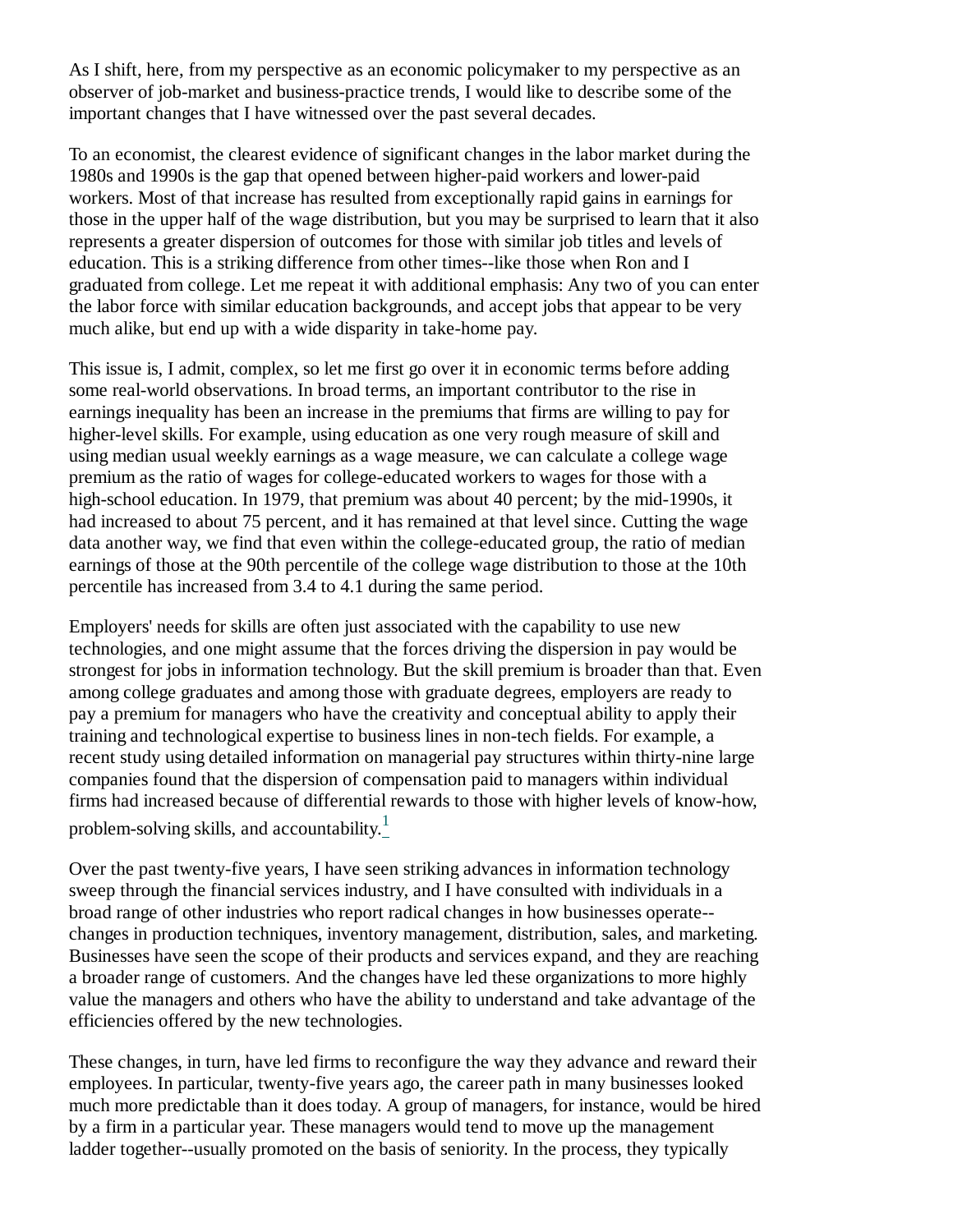would accumulate broad experiences in a number of business areas within the organization, and a significant percentage would stay with their first employer for an entire career. In contrast, in today's work place, individuals gain responsibilities and become specialists much faster. Individuals with similar tenure may be promoted at much different rates, and, as suggested by the statistics showing rising earnings inequality within groups with similar education and experience, salary differentiation among employees is likely to be more pronounced than it used to be. Predictably, the person who stays with a single employer for an entire career is increasingly rare.

Underlying this change in labor markets is the increasingly competitive environment in which firms find themselves. Given deregulation, global competition, and the resultant limits on pricing power in many industries, businesses are focusing more on the "bottom line" and are more aggressively searching for ways to improve their efficiency and profitability. They are asking what each unit within the company is contributing to the value of the firm. Many executives are increasingly interested in measuring the performance of individual units through the use of advanced accounting techniques--economic value-added systems being one example that has received a great deal of attention. Firms for which intangibles--brands, patents, software, research programs, and the like--are an important component of value have moved toward integrating, or at least producing, intellectual capital accounts in addition to the usual financial balance sheets.

One result of this greater emphasis on firm value is that the work culture has become much more performance-based than it was twenty-five years ago. At the business-unit level, sales and marketing groups have had to become more responsive to the needs of their customers. Project life cycles are shorter now than in the past as firms aim to foster flexibility to keep up with the demand for new products. Businesses are looking for employees capable of expanding markets for their products and services or of developing innovative ways to reduce costs. They want to measure what their workers contribute to the value of the firm, and they are increasingly willing to reward their workers according to these contributions.

Thus, as I noted above, firms have made their pay systems much more flexible and now routinely use merit-pay systems that base salary increases and promotions on performance. In addition, firms have increased their use of variable pay or have raised the potential value of bonus systems already in place. The most striking example of the expanded use of variable pay has been the sharp rise in stock-option grants in recent years. According to one survey, the number of U.S. corporations with employee stock ownership plans rose from just 200 in 1974 to roughly 10,000 in 1998. More important, these stock options are no longer limited to the top executives in a company. According to a recent KPMG survey of 133 companies, 72 percent of middle managers, 35 percent of all union-exempt employees, and 12 percent of nonexempt employees were eligible to receive stock option awards. Of course, as those whose options fell out of the money well know, stock options do not automatically translate into higher income. But for many, stock options paid off handsomely during the late 1990s. More than 50 percent of adults in the United States now participate in some form of stock ownership in large part because of participation in either stock option programs or retirement plans that invest in stocks.

Another change in recent years is the greater tendency of firms to reconfigure work arrangements, both to increase their ability to adjust labor inputs and as a way to reward valuable employees. The most obvious examples are the increased reliance by many firms on temporary-help workers and contract employees. Both provide businesses with greater flexibility to alter the size of their workforces. But even for permanent employees, the